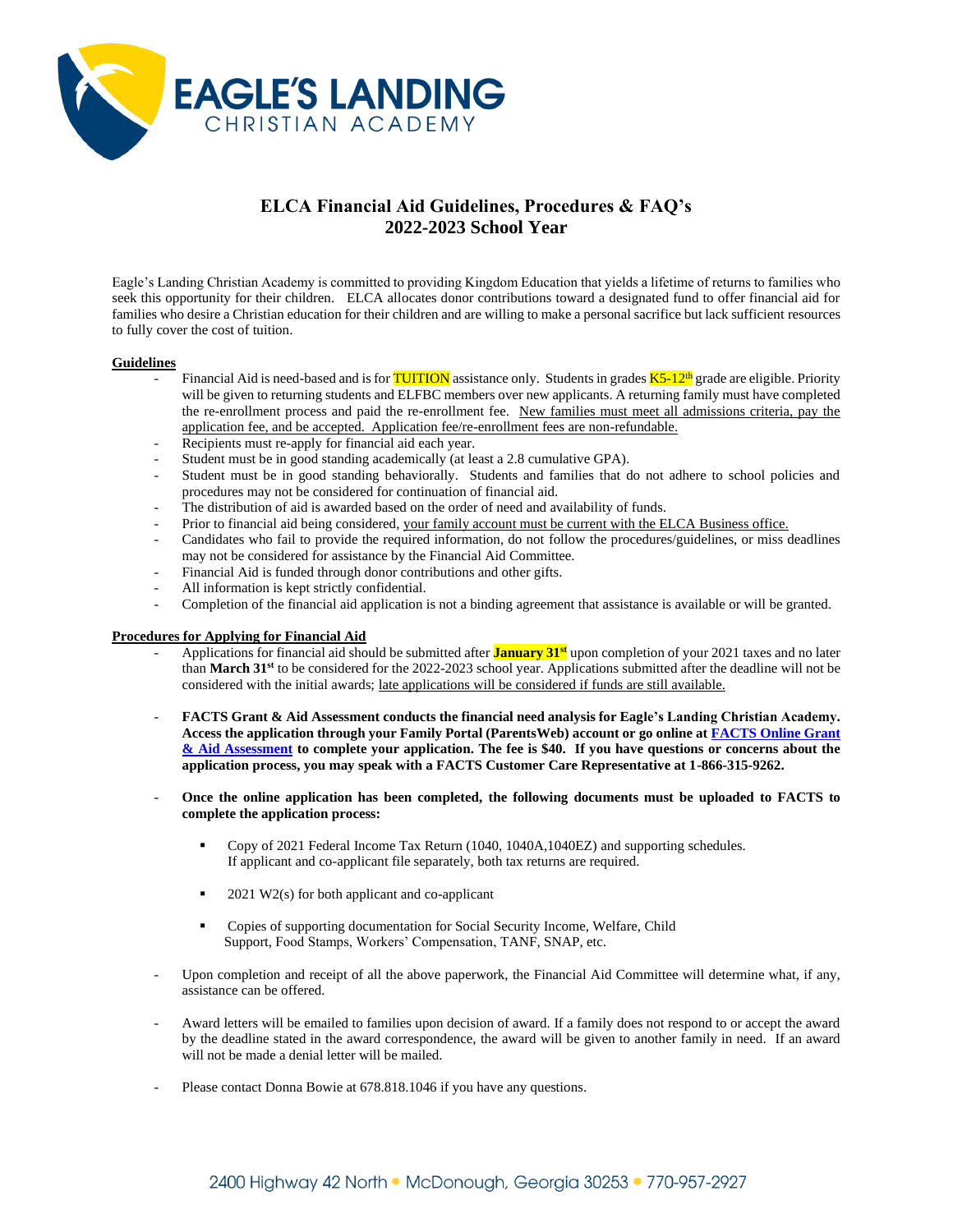

# **FAQ's**

Eagle's Landing Christian Academy is committed to providing Kingdom Education that yields a lifetime of returns to families who seek this opportunity for their children.

### **What is Financial Aid?**

Financial aid is assistance available for families who desire a Christian education for their children and are willing to make a personal sacrifice but lack sufficient resources to fully cover the cost of tuition. Financial aid is need-based and is for **TUITION** assistance only.

Financial Aid is funded through donor contributions and other gifts.

#### **1. Who can apply?**

Students in grades  $K5-12<sup>th</sup>$  grade are eligible. Student(s) must be in good standing academically (at least a 2.8 cumulative GPA). Student(s) must be in good standing behaviorally. (Students and families that do not adhere to school policies and procedures may not be considered for continuation of financial aid.) A returning family must have completed the re-enrollment process and paid the re-enrollment fee. New families must meet all admissions criteria, pay the application fee, and be accepted. Application fees/reenrollment fees are non-refundable. Priority will be given to returning students and ELFBC members over new applicants. Account must be current with the ELCA business office.

## **2. How can I apply?**

FACTS Grant & Aid Assessment conducts the financial need analysis for Eagle's Landing Christian Academy. Access the application through your Family Portal (ParentsWeb) account or go online at [FACTS](../../FACTS%20Online%20Grant%20&%20Aid%20Assessment.html)  [Online Grant & Aid](../../FACTS%20Online%20Grant%20&%20Aid%20Assessment.html) to complete your application. The fee is \$40. If someone other than the parent is financially responsible for the tuition, that person must also submit a Financial Aid Application. In addition to the Financial Aid application the following documents are required to process your application:

- 1) Copy of 2021 Federal Income Tax Return (1040, 1040A, 1040EZ) and all supporting schedules. If applicant & co-applicant file separately, both tax returns are required.
- 2) Copies of 2021 W2(s) for both applicant  $&$  co-applicant
- 3) Copies of supporting documentation for SS income, Welfare, Child Support, Food Stamps, Workers' Compensation, TANF, SNAP, etc.

If you have questions or concerns about the application process, you may speak with a FACTS Customer Care Representative at 1-866-315-9262.

#### **3. What additional factors does the Financial Aid Committee take into consideration in determining awards?**

To get a clear picture of a family's financial situation, the Financial Aid Committee must receive accurate information from all the adults residing in the applicant's home. Lifestyle choices are also considered. A family that chooses to have a stay-at-home parent, invests in luxury cars, second homes and expensive vacations and appears to have limited funds will not receive the same consideration as parents who work at full capacity, live frugally, and still have limited funds to cover tuition costs.